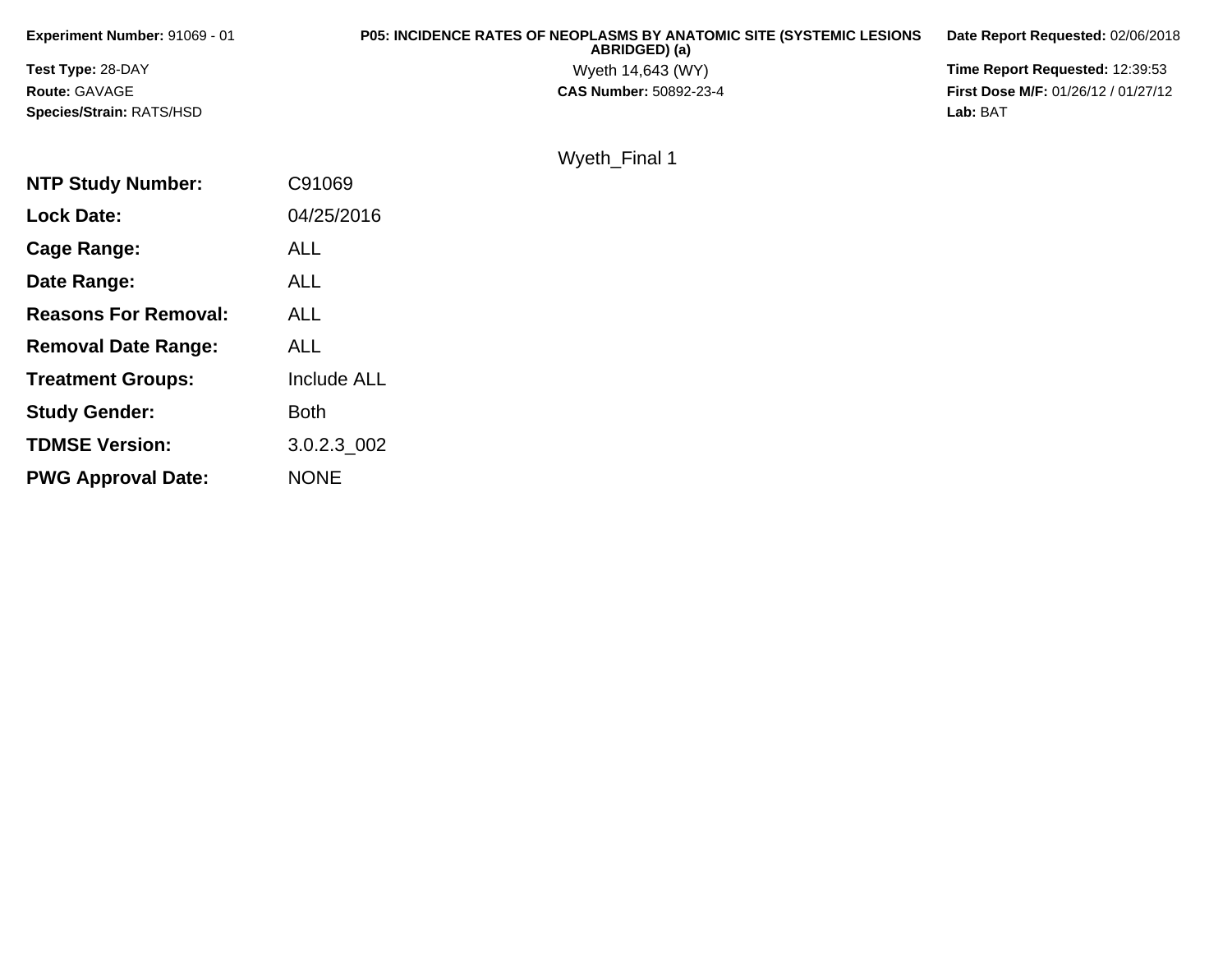| Experiment Number: 91069 - 01                                                |            | P05: INCIDENCE RATES OF NEOPLASMS BY ANATOMIC SITE (SYSTEMIC LESIONS<br>ABRIDGED) (a) | Date Report Requested: 02/06/2018 |             |                                     |
|------------------------------------------------------------------------------|------------|---------------------------------------------------------------------------------------|-----------------------------------|-------------|-------------------------------------|
| Test Type: 28-DAY                                                            |            | Wyeth 14,643 (WY)                                                                     | Time Report Requested: 12:39:53   |             |                                     |
| Route: GAVAGE                                                                |            |                                                                                       | CAS Number: 50892-23-4            |             | First Dose M/F: 01/26/12 / 01/27/12 |
| Species/Strain: RATS/HSD                                                     |            |                                                                                       | Lab: BAT                          |             |                                     |
| Harlan Sprague Dawley RATS MALE                                              | 0mg/kg/d M | 6.25mg/kg/d M                                                                         | 12.5mg/kg/d M                     | 25mg/kg/d M |                                     |
| <b>Disposition Summary</b>                                                   |            |                                                                                       |                                   |             |                                     |
| <b>Animals Initially In Study</b><br><b>Early Deaths</b><br><b>Survivors</b> | 10         | 10                                                                                    | 10                                | 10          |                                     |
| <b>Terminal Sacrifice</b>                                                    | 10         | 10                                                                                    | 10                                | 10          |                                     |
| <b>Animals Examined Microscopically</b>                                      | 10         | 10                                                                                    | 10                                | 10          |                                     |
| <b>ALIMENTARY SYSTEM</b>                                                     |            |                                                                                       |                                   |             |                                     |
| Esophagus                                                                    | (10)       | (0)                                                                                   | (0)                               | (10)        |                                     |
| Intestine Large, Cecum                                                       | (10)       | (0)                                                                                   | (0)                               | (10)        |                                     |
| Intestine Large, Colon                                                       | (10)       | (0)                                                                                   | (0)                               | (10)        |                                     |
| Intestine Large, Rectum                                                      | (10)       | (0)                                                                                   | (0)                               | (10)        |                                     |
| Intestine Small, Duodenum                                                    | (10)       | (0)                                                                                   | (0)                               | (10)        |                                     |
| Intestine Small, Ileum                                                       | (10)       | (0)                                                                                   | (0)                               | (10)        |                                     |
| Intestine Small, Jejunum                                                     | (10)       | (0)                                                                                   | (0)                               | (10)        |                                     |
| Liver                                                                        | (10)       | (10)                                                                                  | (10)                              | (10)        |                                     |
| Pancreas                                                                     | (10)       | (10)                                                                                  | (10)                              | (10)        |                                     |
| Salivary Glands                                                              | (10)       | (0)                                                                                   | (0)                               | (10)        |                                     |
| Stomach, Forestomach                                                         | (10)       | (0)                                                                                   | (0)                               | (10)        |                                     |
| Stomach, Glandular                                                           | (10)       | (0)                                                                                   | (0)                               | (10)        |                                     |
| <b>CARDIOVASCULAR SYSTEM</b>                                                 |            |                                                                                       |                                   |             |                                     |
| <b>Blood Vessel</b>                                                          | (10)       | (0)                                                                                   | (0)                               | (10)        |                                     |
| Heart                                                                        | (10)       | (0)                                                                                   | (0)                               | (10)        |                                     |
|                                                                              |            |                                                                                       |                                   |             |                                     |
| <b>ENDOCRINE SYSTEM</b>                                                      |            |                                                                                       |                                   |             |                                     |
| <b>Adrenal Cortex</b>                                                        | (10)       | (0)                                                                                   | (0)                               | (10)        |                                     |
| Adrenal Medulla                                                              | (10)       | (0)                                                                                   | (0)                               | (10)        |                                     |
| Islets, Pancreatic                                                           | (10)       | (0)                                                                                   | (0)                               | (10)        |                                     |
| Parathyroid Gland                                                            | (7)        | (0)                                                                                   | (0)                               | (8)         |                                     |
| <b>Pituitary Gland</b>                                                       | (10)       | (0)                                                                                   | (0)                               | (10)        |                                     |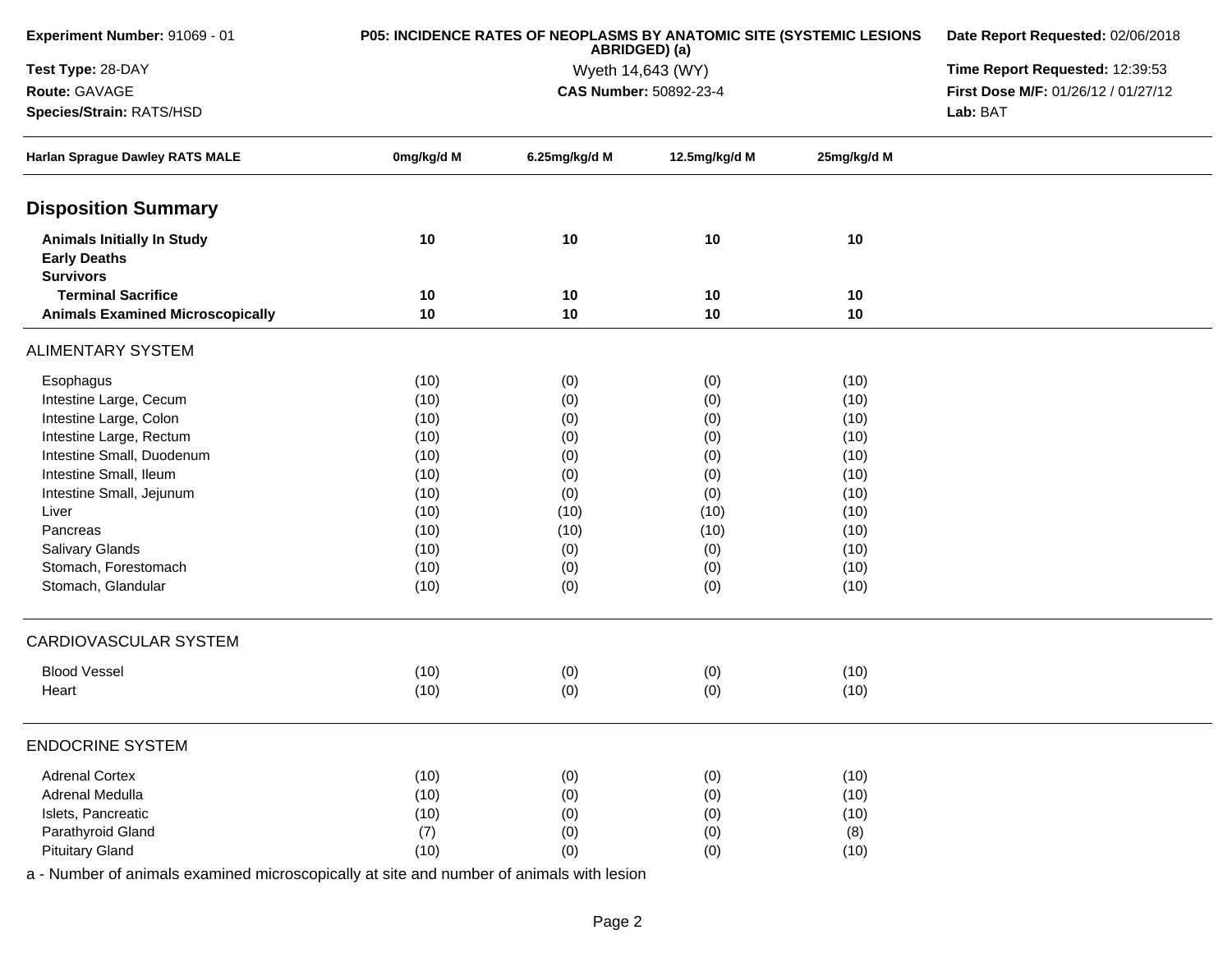| Experiment Number: 91069 - 01                                                                            |            | P05: INCIDENCE RATES OF NEOPLASMS BY ANATOMIC SITE (SYSTEMIC LESIONS<br>ABRIDGED) (a) |               |             |  |  |  |
|----------------------------------------------------------------------------------------------------------|------------|---------------------------------------------------------------------------------------|---------------|-------------|--|--|--|
| Test Type: 28-DAY<br>Route: GAVAGE<br>Species/Strain: RATS/HSD<br><b>Harlan Sprague Dawley RATS MALE</b> |            | Wyeth 14,643 (WY)<br><b>CAS Number: 50892-23-4</b>                                    |               |             |  |  |  |
|                                                                                                          | 0mg/kg/d M | 6.25mg/kg/d M                                                                         | 12.5mg/kg/d M | 25mg/kg/d M |  |  |  |
| <b>Thyroid Gland</b>                                                                                     | (10)       | (10)                                                                                  | (10)          | (10)        |  |  |  |
| <b>GENERAL BODY SYSTEM</b>                                                                               |            |                                                                                       |               |             |  |  |  |
| None                                                                                                     |            |                                                                                       |               |             |  |  |  |
| <b>GENITAL SYSTEM</b>                                                                                    |            |                                                                                       |               |             |  |  |  |
| Epididymis                                                                                               | (10)       | (0)                                                                                   | (10)          | (10)        |  |  |  |
| <b>Preputial Gland</b>                                                                                   | (10)       | (0)                                                                                   | (0)           | (10)        |  |  |  |
| Prostate                                                                                                 | (10)       | (0)                                                                                   | (0)           | (10)        |  |  |  |
| Seminal Vesicle                                                                                          | (10)       | (0)                                                                                   | (0)           | (10)        |  |  |  |
| <b>Testes</b>                                                                                            | (10)       | (10)                                                                                  | (10)          | (10)        |  |  |  |
| <b>HEMATOPOIETIC SYSTEM</b>                                                                              |            |                                                                                       |               |             |  |  |  |
| <b>Bone Marrow</b>                                                                                       | (10)       | (10)                                                                                  | (10)          | (10)        |  |  |  |
| Lymph Node, Mandibular                                                                                   | (10)       | (0)                                                                                   | (0)           | (10)        |  |  |  |
| Lymph Node, Mesenteric                                                                                   | (10)       | (0)                                                                                   | (0)           | (10)        |  |  |  |
| Spleen                                                                                                   | (10)       | (10)                                                                                  | (10)          | (10)        |  |  |  |
| Thymus                                                                                                   | (10)       | (0)                                                                                   | (0)           | (10)        |  |  |  |
| <b>INTEGUMENTARY SYSTEM</b>                                                                              |            |                                                                                       |               |             |  |  |  |
| Mammary Gland                                                                                            | (10)       | (0)                                                                                   | (0)           | (10)        |  |  |  |
| Skin                                                                                                     | (10)       | (0)                                                                                   | (0)           | (10)        |  |  |  |
| MUSCULOSKELETAL SYSTEM                                                                                   |            |                                                                                       |               |             |  |  |  |
| Bone                                                                                                     | (10)       | (0)                                                                                   | (0)           | (10)        |  |  |  |
|                                                                                                          |            |                                                                                       |               |             |  |  |  |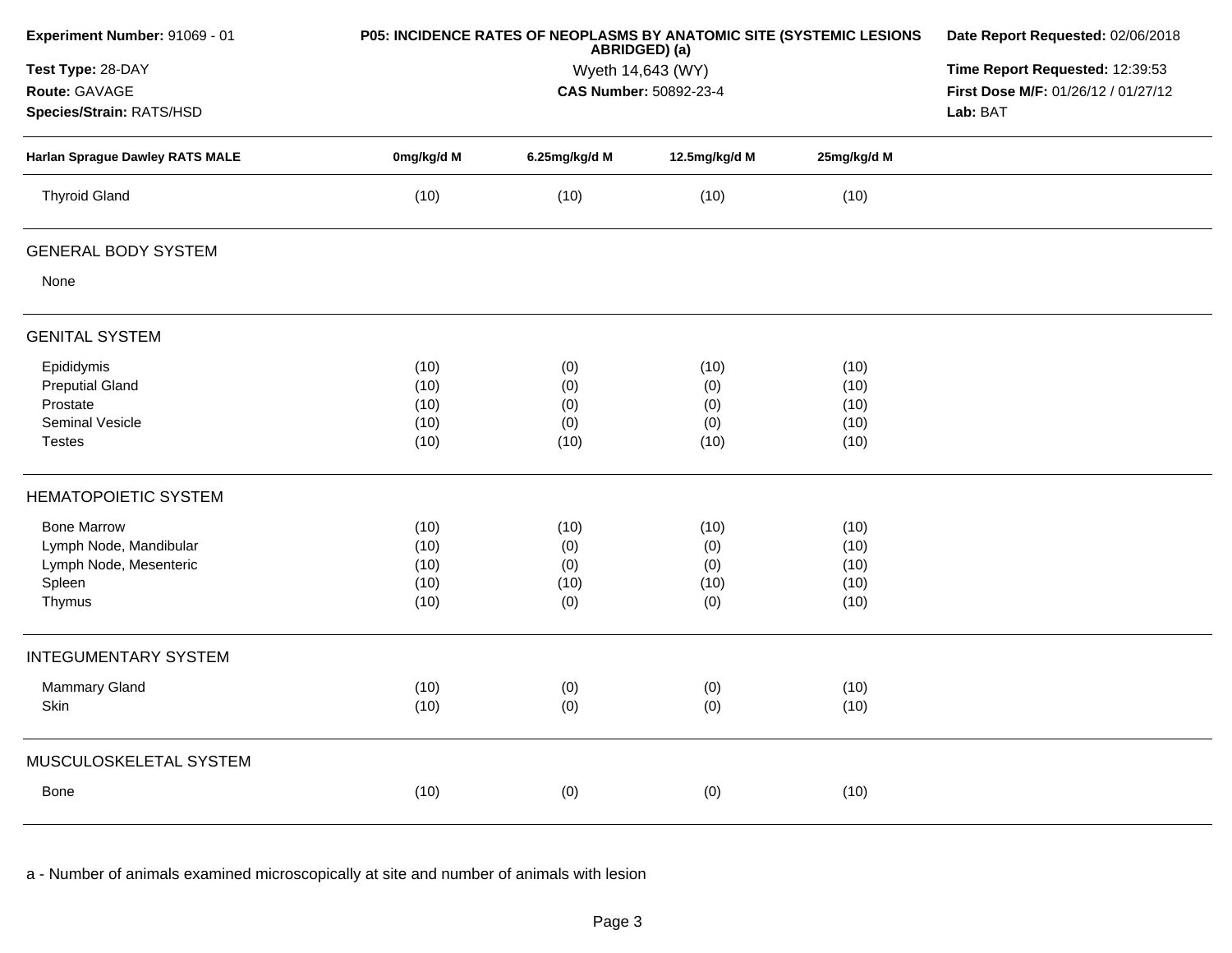| <b>Experiment Number: 91069 - 01</b>                           |            | <b>P05: INCIDENCE RATES OF NEOPLASMS BY ANATOMIC SITE (SYSTEMIC LESIONS</b><br>ABRIDGED) (a) | Date Report Requested: 02/06/2018 |             |  |  |
|----------------------------------------------------------------|------------|----------------------------------------------------------------------------------------------|-----------------------------------|-------------|--|--|
| Test Type: 28-DAY<br>Route: GAVAGE<br>Species/Strain: RATS/HSD |            | Wyeth 14,643 (WY)<br>CAS Number: 50892-23-4                                                  |                                   |             |  |  |
| <b>Harlan Sprague Dawley RATS MALE</b>                         | 0mg/kg/d M | 6.25mg/kg/d M                                                                                | 12.5mg/kg/d M                     | 25mg/kg/d M |  |  |
| NERVOUS SYSTEM                                                 |            |                                                                                              |                                   |             |  |  |
| <b>Brain</b>                                                   | (10)       | (0)                                                                                          | (0)                               | (10)        |  |  |
| <b>RESPIRATORY SYSTEM</b>                                      |            |                                                                                              |                                   |             |  |  |
| Lung                                                           | (10)       | (0)                                                                                          | (0)                               | (10)        |  |  |
| Nose                                                           | (10)       | (10)                                                                                         | (10)                              | (10)        |  |  |
| Trachea                                                        | (10)       | (0)                                                                                          | (0)                               | (10)        |  |  |
| SPECIAL SENSES SYSTEM                                          |            |                                                                                              |                                   |             |  |  |
| Eye                                                            | (10)       | (0)                                                                                          | (0)                               | (10)        |  |  |
| Harderian Gland                                                | (10)       | (0)                                                                                          | (0)                               | (10)        |  |  |
| <b>URINARY SYSTEM</b>                                          |            |                                                                                              |                                   |             |  |  |
| Kidney                                                         | (10)       | (10)                                                                                         | (10)                              | (10)        |  |  |
| <b>Urinary Bladder</b>                                         | (10)       | (0)                                                                                          | (0)                               | (10)        |  |  |
|                                                                |            |                                                                                              |                                   |             |  |  |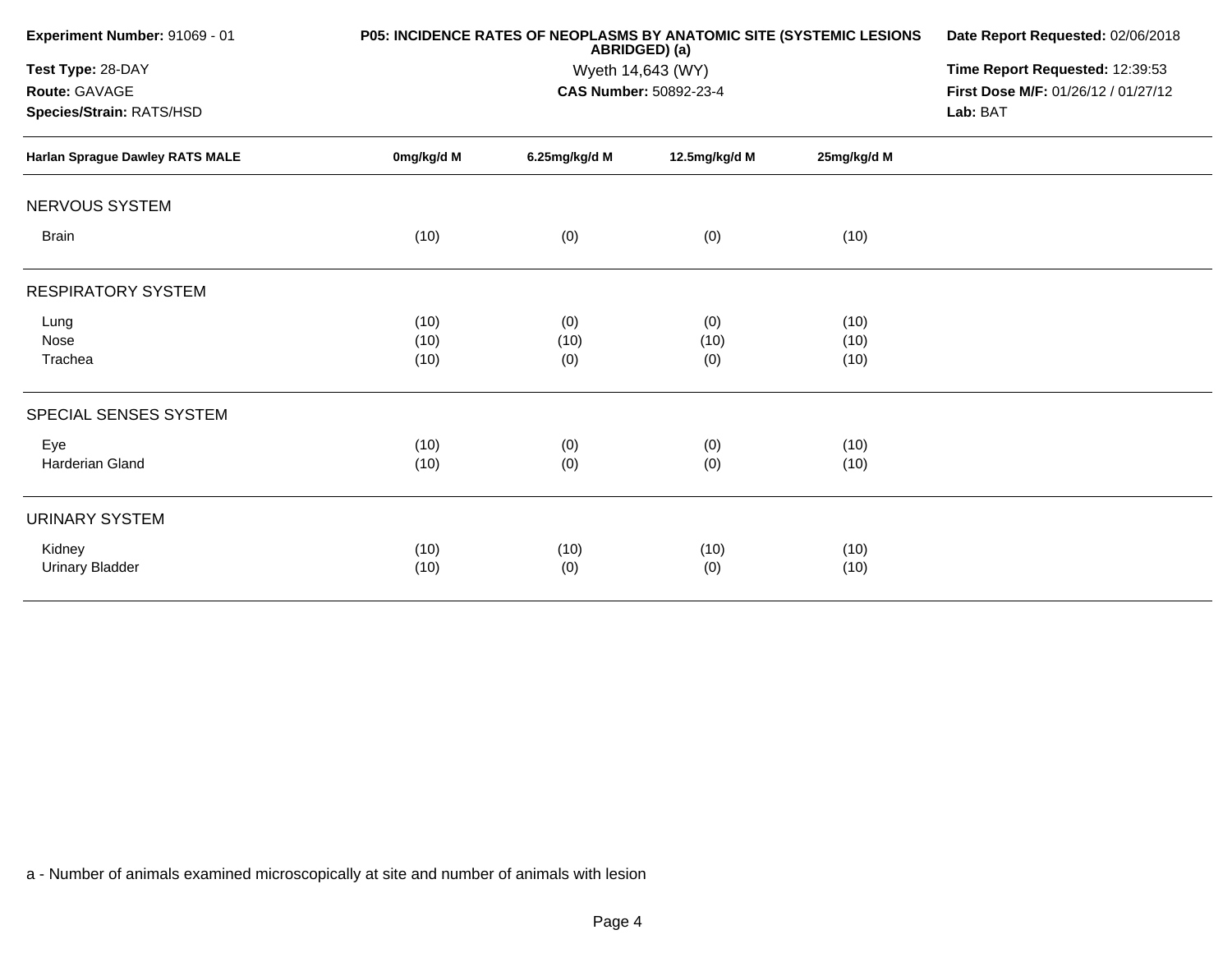| Experiment Number: 91069 - 01                                                                                    |            | P05: INCIDENCE RATES OF NEOPLASMS BY ANATOMIC SITE (SYSTEMIC LESIONS<br>ABRIDGED) (a) | Date Report Requested: 02/06/2018<br>Time Report Requested: 12:39:53 |             |                                     |
|------------------------------------------------------------------------------------------------------------------|------------|---------------------------------------------------------------------------------------|----------------------------------------------------------------------|-------------|-------------------------------------|
| Test Type: 28-DAY                                                                                                |            | Wyeth 14,643 (WY)                                                                     |                                                                      |             |                                     |
| Route: GAVAGE                                                                                                    |            |                                                                                       | <b>CAS Number: 50892-23-4</b>                                        |             | First Dose M/F: 01/26/12 / 01/27/12 |
| Species/Strain: RATS/HSD                                                                                         |            |                                                                                       |                                                                      |             | Lab: BAT                            |
| <b>Harlan Sprague Dawley RATS MALE</b>                                                                           | 0mg/kg/d M | 6.25mg/kg/d M                                                                         | 12.5mg/kg/d M                                                        | 25mg/kg/d M |                                     |
| <b>Tumor Summary for Males</b>                                                                                   |            |                                                                                       |                                                                      |             |                                     |
| <b>Total Animals with Primary Neoplasms (b)</b><br><b>Total Primary Neoplasms</b>                                |            |                                                                                       |                                                                      |             |                                     |
| <b>Total Animals with Benign Neoplasms</b><br><b>Total Benign Neoplasms</b>                                      |            |                                                                                       |                                                                      |             |                                     |
| <b>Total Animals with Malignant Neoplasms</b><br><b>Total Malignant Neoplasms</b>                                |            |                                                                                       |                                                                      |             |                                     |
| <b>Total Animals with Metastatic Neoplasms</b><br><b>Total Metastatic Neoplasms</b>                              |            |                                                                                       |                                                                      |             |                                     |
| <b>Total Animals with Malignant Neoplasms</b><br><b>Uncertain Primary Site</b>                                   |            |                                                                                       |                                                                      |             |                                     |
| <b>Total Animals with Neoplasms Uncertain-</b><br><b>Benign or Malignant</b><br><b>Total Uncertain Neoplasms</b> |            |                                                                                       |                                                                      |             |                                     |

\*\*\* END OF MALE \*\*\*

a - Number of animals examined microscopically at site and number of animals with lesion

b - Primary tumors: all tumors except metastatic tumors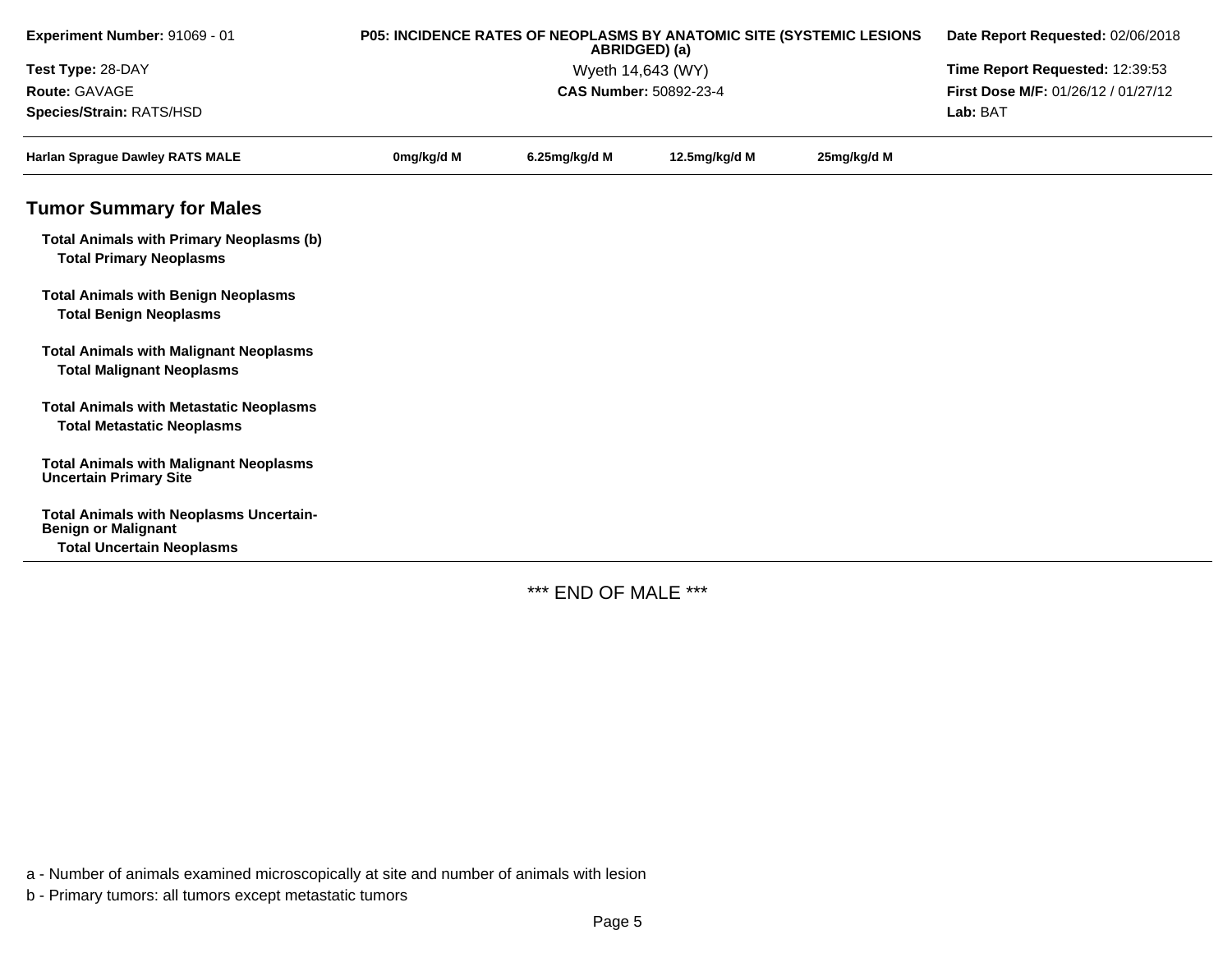| Experiment Number: 91069 - 01                                                |            | P05: INCIDENCE RATES OF NEOPLASMS BY ANATOMIC SITE (SYSTEMIC LESIONS<br>ABRIDGED) (a) | Date Report Requested: 02/06/2018 |             |                                     |
|------------------------------------------------------------------------------|------------|---------------------------------------------------------------------------------------|-----------------------------------|-------------|-------------------------------------|
| Test Type: 28-DAY                                                            |            | Wyeth 14,643 (WY)                                                                     | Time Report Requested: 12:39:53   |             |                                     |
| Route: GAVAGE                                                                |            |                                                                                       | CAS Number: 50892-23-4            |             | First Dose M/F: 01/26/12 / 01/27/12 |
| Species/Strain: RATS/HSD                                                     |            |                                                                                       | Lab: BAT                          |             |                                     |
| Harlan Sprague Dawley RATS FEMALE                                            | 0mg/kg/d F | 6.25mg/kg/d F                                                                         | 12.5mg/kg/d F                     | 25mg/kg/d F |                                     |
| <b>Disposition Summary</b>                                                   |            |                                                                                       |                                   |             |                                     |
| <b>Animals Initially In Study</b><br><b>Early Deaths</b><br><b>Survivors</b> | 10         | 10                                                                                    | 10                                | 10          |                                     |
| <b>Terminal Sacrifice</b>                                                    | 10         | 10                                                                                    | 10                                | 10          |                                     |
| <b>Animals Examined Microscopically</b>                                      | 10         | 10                                                                                    | 10                                | 10          |                                     |
| <b>ALIMENTARY SYSTEM</b>                                                     |            |                                                                                       |                                   |             |                                     |
| Esophagus                                                                    | (10)       | (0)                                                                                   | (0)                               | (10)        |                                     |
| Intestine Large, Cecum                                                       | (10)       | (0)                                                                                   | (0)                               | (10)        |                                     |
| Intestine Large, Colon                                                       | (10)       | (0)                                                                                   | (0)                               | (10)        |                                     |
| Intestine Large, Rectum                                                      | (10)       | (0)                                                                                   | (0)                               | (10)        |                                     |
| Intestine Small, Duodenum                                                    | (10)       | (0)                                                                                   | (0)                               | (10)        |                                     |
| Intestine Small, Ileum                                                       | (10)       | (0)                                                                                   | (0)                               | (10)        |                                     |
| Intestine Small, Jejunum                                                     | (10)       | (0)                                                                                   | (0)                               | (10)        |                                     |
| Liver                                                                        | (10)       | (10)                                                                                  | (10)                              | (10)        |                                     |
| Pancreas                                                                     | (10)       | (10)                                                                                  | (10)                              | (10)        |                                     |
| Salivary Glands                                                              | (10)       | (0)                                                                                   | (0)                               | (10)        |                                     |
| Stomach, Forestomach                                                         | (10)       | (0)                                                                                   | (0)                               | (10)        |                                     |
| Stomach, Glandular                                                           | (10)       | (0)                                                                                   | (0)                               | (10)        |                                     |
| <b>CARDIOVASCULAR SYSTEM</b>                                                 |            |                                                                                       |                                   |             |                                     |
| <b>Blood Vessel</b>                                                          | (10)       | (0)                                                                                   | (0)                               | (10)        |                                     |
| Heart                                                                        | (10)       | (0)                                                                                   | (0)                               | (10)        |                                     |
| <b>ENDOCRINE SYSTEM</b>                                                      |            |                                                                                       |                                   |             |                                     |
| <b>Adrenal Cortex</b>                                                        | (10)       | (0)                                                                                   | (0)                               | (10)        |                                     |
| Adrenal Medulla                                                              | (10)       | (0)                                                                                   | (0)                               | (10)        |                                     |
| Islets, Pancreatic                                                           | (10)       | (0)                                                                                   | (0)                               | (10)        |                                     |
| Parathyroid Gland                                                            | (7)        | (0)                                                                                   | (0)                               | (9)         |                                     |
| <b>Pituitary Gland</b>                                                       | (10)       | (0)                                                                                   | (0)                               | (10)        |                                     |
|                                                                              |            |                                                                                       |                                   |             |                                     |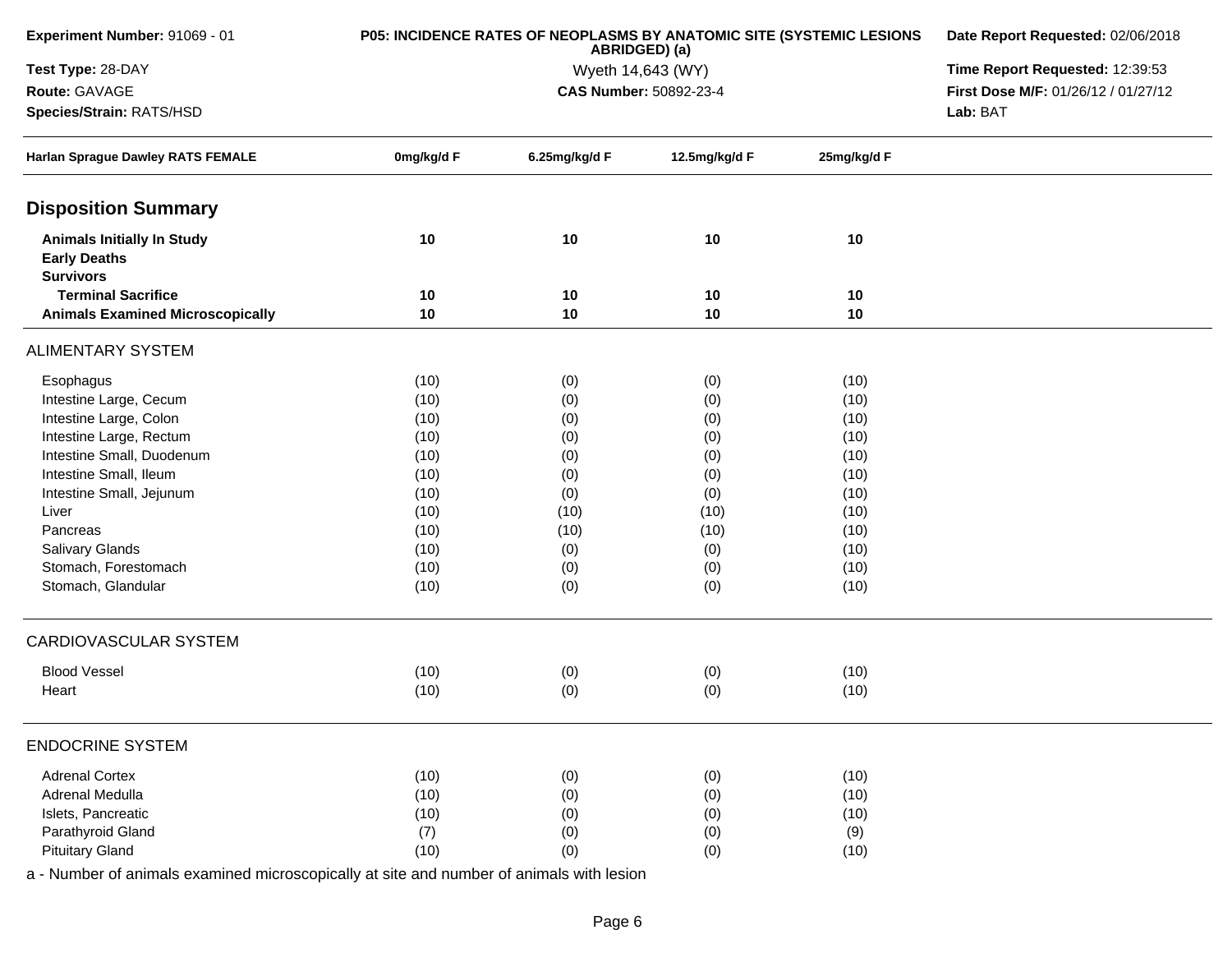| Experiment Number: 91069 - 01                                                            |            | P05: INCIDENCE RATES OF NEOPLASMS BY ANATOMIC SITE (SYSTEMIC LESIONS<br>ABRIDGED) (a) |                                 |             |                                     |  |  |
|------------------------------------------------------------------------------------------|------------|---------------------------------------------------------------------------------------|---------------------------------|-------------|-------------------------------------|--|--|
| Test Type: 28-DAY                                                                        |            | Wyeth 14,643 (WY)                                                                     | Time Report Requested: 12:39:53 |             |                                     |  |  |
| Route: GAVAGE                                                                            |            |                                                                                       | CAS Number: 50892-23-4          |             | First Dose M/F: 01/26/12 / 01/27/12 |  |  |
| Species/Strain: RATS/HSD                                                                 |            |                                                                                       |                                 |             | Lab: BAT                            |  |  |
| Harlan Sprague Dawley RATS FEMALE                                                        | 0mg/kg/d F | 6.25mg/kg/d F                                                                         | 12.5mg/kg/d F                   | 25mg/kg/d F |                                     |  |  |
| <b>Thyroid Gland</b>                                                                     | (10)       | (10)                                                                                  | (10)                            | (10)        |                                     |  |  |
| <b>GENERAL BODY SYSTEM</b>                                                               |            |                                                                                       |                                 |             |                                     |  |  |
| None                                                                                     |            |                                                                                       |                                 |             |                                     |  |  |
| <b>GENITAL SYSTEM</b>                                                                    |            |                                                                                       |                                 |             |                                     |  |  |
| <b>Clitoral Gland</b>                                                                    | (9)        | (0)                                                                                   | (0)                             | (10)        |                                     |  |  |
| Ovary                                                                                    | (10)       | (10)                                                                                  | (10)                            | (10)        |                                     |  |  |
| Uterus                                                                                   | (10)       | (0)                                                                                   | (0)                             | (10)        |                                     |  |  |
| <b>HEMATOPOIETIC SYSTEM</b>                                                              |            |                                                                                       |                                 |             |                                     |  |  |
| <b>Bone Marrow</b>                                                                       | (10)       | (10)                                                                                  | (10)                            | (10)        |                                     |  |  |
| Lymph Node, Mandibular                                                                   | (10)       | (0)                                                                                   | (0)                             | (10)        |                                     |  |  |
| Lymph Node, Mesenteric                                                                   | (10)       | (0)                                                                                   | (0)                             | (10)        |                                     |  |  |
| Spleen                                                                                   | (10)       | (10)                                                                                  | (10)                            | (10)        |                                     |  |  |
| Thymus                                                                                   | (10)       | (0)                                                                                   | (0)                             | (10)        |                                     |  |  |
| <b>INTEGUMENTARY SYSTEM</b>                                                              |            |                                                                                       |                                 |             |                                     |  |  |
| <b>Mammary Gland</b>                                                                     | (10)       | (0)                                                                                   | (0)                             | (10)        |                                     |  |  |
| Skin                                                                                     | (10)       | (0)                                                                                   | (0)                             | (10)        |                                     |  |  |
| MUSCULOSKELETAL SYSTEM                                                                   |            |                                                                                       |                                 |             |                                     |  |  |
| Bone                                                                                     | (10)       | (0)                                                                                   | (0)                             | (10)        |                                     |  |  |
| NERVOUS SYSTEM                                                                           |            |                                                                                       |                                 |             |                                     |  |  |
| <b>Brain</b>                                                                             | (10)       | (0)                                                                                   | (0)                             | (10)        |                                     |  |  |
| a - Number of animals examined microscopically at site and number of animals with lesion |            |                                                                                       |                                 |             |                                     |  |  |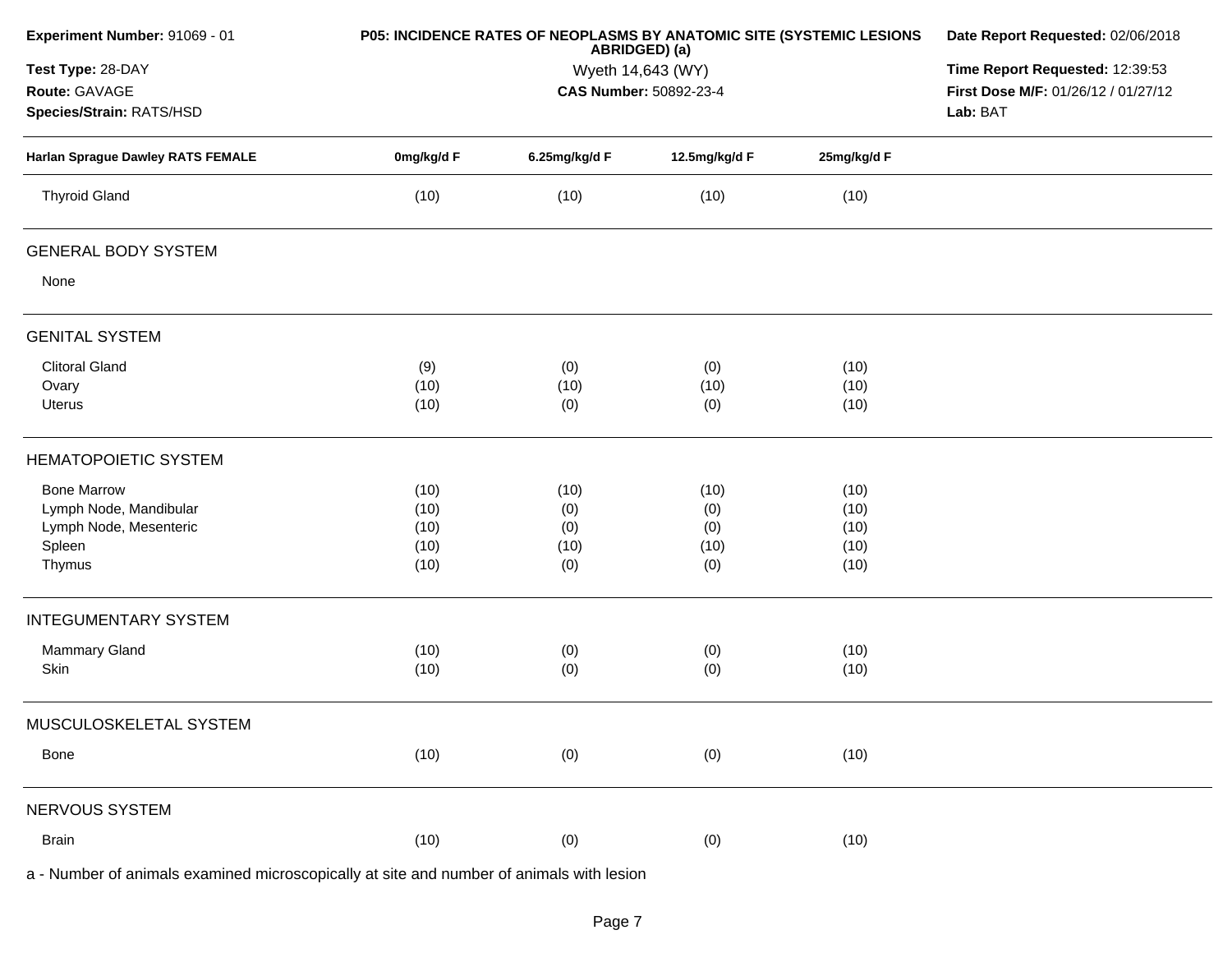| Experiment Number: 91069 - 01                                  |                      | <b>P05: INCIDENCE RATES OF NEOPLASMS BY ANATOMIC SITE (SYSTEMIC LESIONS</b><br>ABRIDGED) (a) | Date Report Requested: 02/06/2018 |                      |  |
|----------------------------------------------------------------|----------------------|----------------------------------------------------------------------------------------------|-----------------------------------|----------------------|--|
| Test Type: 28-DAY<br>Route: GAVAGE<br>Species/Strain: RATS/HSD |                      | Time Report Requested: 12:39:53<br>First Dose M/F: 01/26/12 / 01/27/12<br>Lab: BAT           |                                   |                      |  |
| Harlan Sprague Dawley RATS FEMALE                              | 0mg/kg/d F           | 6.25mg/kg/d F                                                                                | 12.5mg/kg/d F                     | 25mg/kg/d F          |  |
| <b>RESPIRATORY SYSTEM</b>                                      |                      |                                                                                              |                                   |                      |  |
| Lung<br>Nose<br>Trachea                                        | (10)<br>(10)<br>(10) | (0)<br>(10)<br>(0)                                                                           | (0)<br>(10)<br>(0)                | (10)<br>(10)<br>(10) |  |
| SPECIAL SENSES SYSTEM                                          |                      |                                                                                              |                                   |                      |  |
| Eye<br><b>Harderian Gland</b>                                  | (10)<br>(10)         | (0)<br>(0)                                                                                   | (0)<br>(0)                        | (10)<br>(10)         |  |
| <b>URINARY SYSTEM</b>                                          |                      |                                                                                              |                                   |                      |  |
| Kidney<br>Urinary Bladder                                      | (10)<br>(10)         | (10)<br>(0)                                                                                  | (10)<br>(0)                       | (10)<br>(10)         |  |